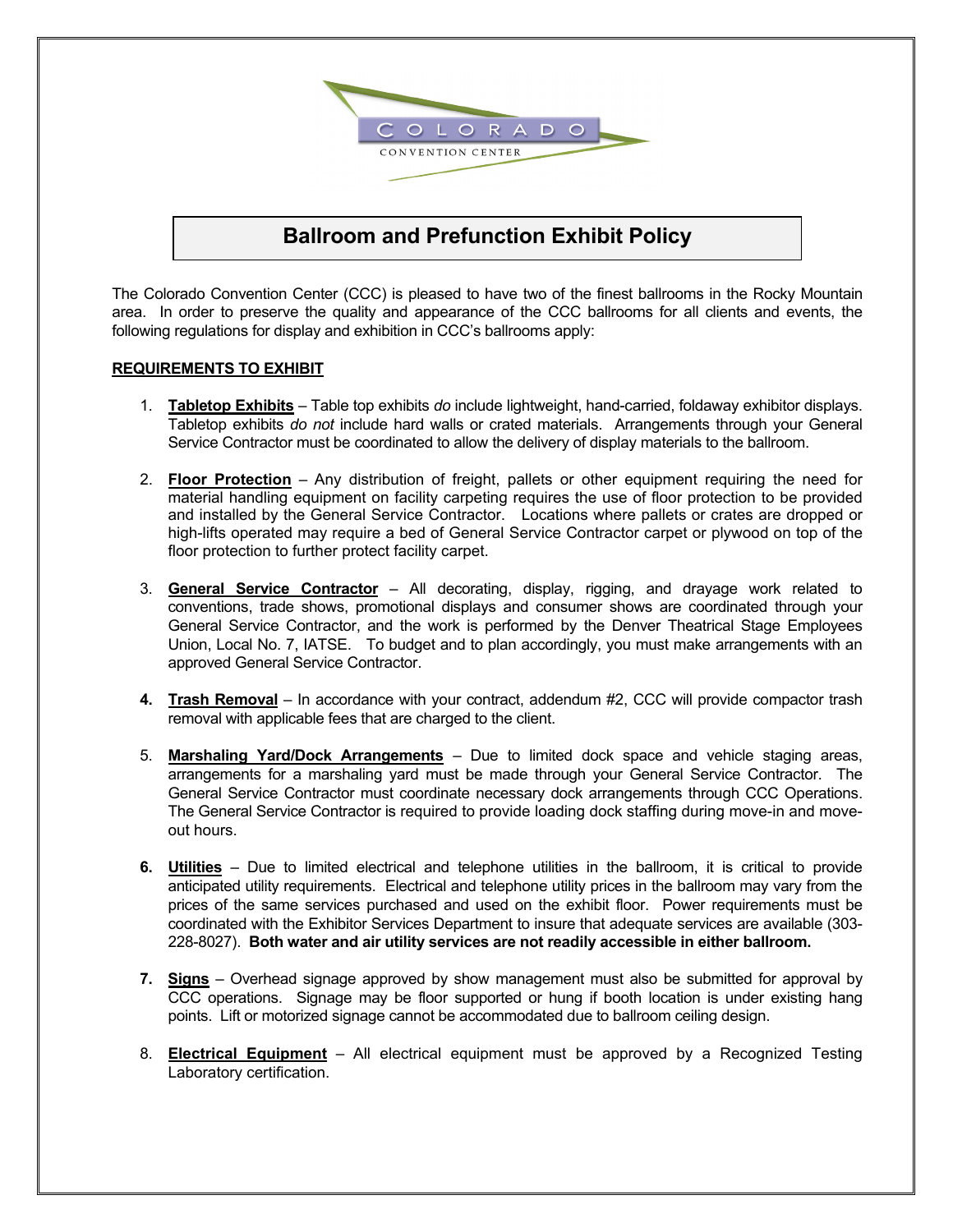#### **REQUIREMENTS TO EXHIBIT CONTINUED**

- 9. **City Fire Codes**  Show management, exhibitors and General Service Contractor must comply with all City fire codes that apply to places of public assembly. To ensure compliance, a floor plan must be submitted for Fire Marshal approval.
- 10. **Exhibit Floor Plans** To obtain approval from the Fire Prevention Bureau as well as CCC, it is mandatory to submit PDF versions of your floor plans to your Event Manager six (6) months prior to move in. Floor plans should conform to the following:
	- a. Name of show, show dates, building location and General Service Contractor should be printed on the plans.
	- b. Floor plans must be drawn to scale.
	- c. Exits and fire fighting equipment may not be blocked and should be indicated on floor plans.
	- d. All aisle widths must be a minimum of eight feet (8') and clearly marked.
	- e. All areas to be used as food function areas should be clearly marked on the floor plan.
	- f. A clear access of twenty feet (20') must be maintained to all exits.

#### **GENERAL SERVICE CONTRACTOR RESPONSIBILITIES**

- 1. **Furniture and Equipment**  CCC does not provide furniture and equipment for exhibitors' booths. All arrangement for furniture and equipment for exhibitors should be handled by your General Service Contractor.
- 2. **Deliveries** All deliveries must be consigned to your General Service Contractor or show manager during the event period. If the show does not have a General Service Contractor, show management will need to be on site to accept any of their show's deliveries.
- 3. **Cleaning Arrangements**  It is necessary to make arrangements through your General Service Contractor for porter service/booth cleaning. CCC is responsible for the general public areas and facility trash cans.

#### **CCC BUILDING POLICY**

- 1. **Storage**  Tabletop booth storage in any service corridor or access hallway to or from the ballroom or ballroom areas is strictly prohibited due to fire code restrictions. All exhibit materials must be contained within the booth area or coordinate with your General Service Contractor for another location for booth restocking materials.
- *2.* **Adhesives**  Double-faced tape, duct tape, gaffer's tape, scotch tape, cellophane tape, drafting tape, decorator tape, or other types of tapes, shall not be attached to any surface in the ballroom, including, but not limited to, carpeted floors, painted walls, doors, ceilings, etc. Ask your Event Manager for approved adhesives.
- 3. **Building Penetration**  Nails, screws, bolts, anchors, wire, rope, streamers or any other like material shall not be attached to, adhered to, mounted in, or in any other fashion be used at, on, or near any surface in the ballroom.
- 4. **Fire Retardant**  Materials used in the construction of displays and decor must be fire resistant, and labeled as such. All exhibits and displays are subject to inspection by the Fire Prevention Bureau and/or CCC Operations for compliance.
- 5. **Open Flame Permit**  Operation of any open flame, heat producing, or smoke emitting devices or materials in the CCC should have written authorization by the CCC management and the Fire Prevention Bureau. Use or storage of propane by exhibitors is restricted. Permits are required.
- 6. **Covered Booths**  Any covered exhibit space over 100 square feet requires a smoke detector and a 2A10BC fire extinguisher.
- 7. **Equipment**  All General Service Contractor equipment must be electric or battery powered.